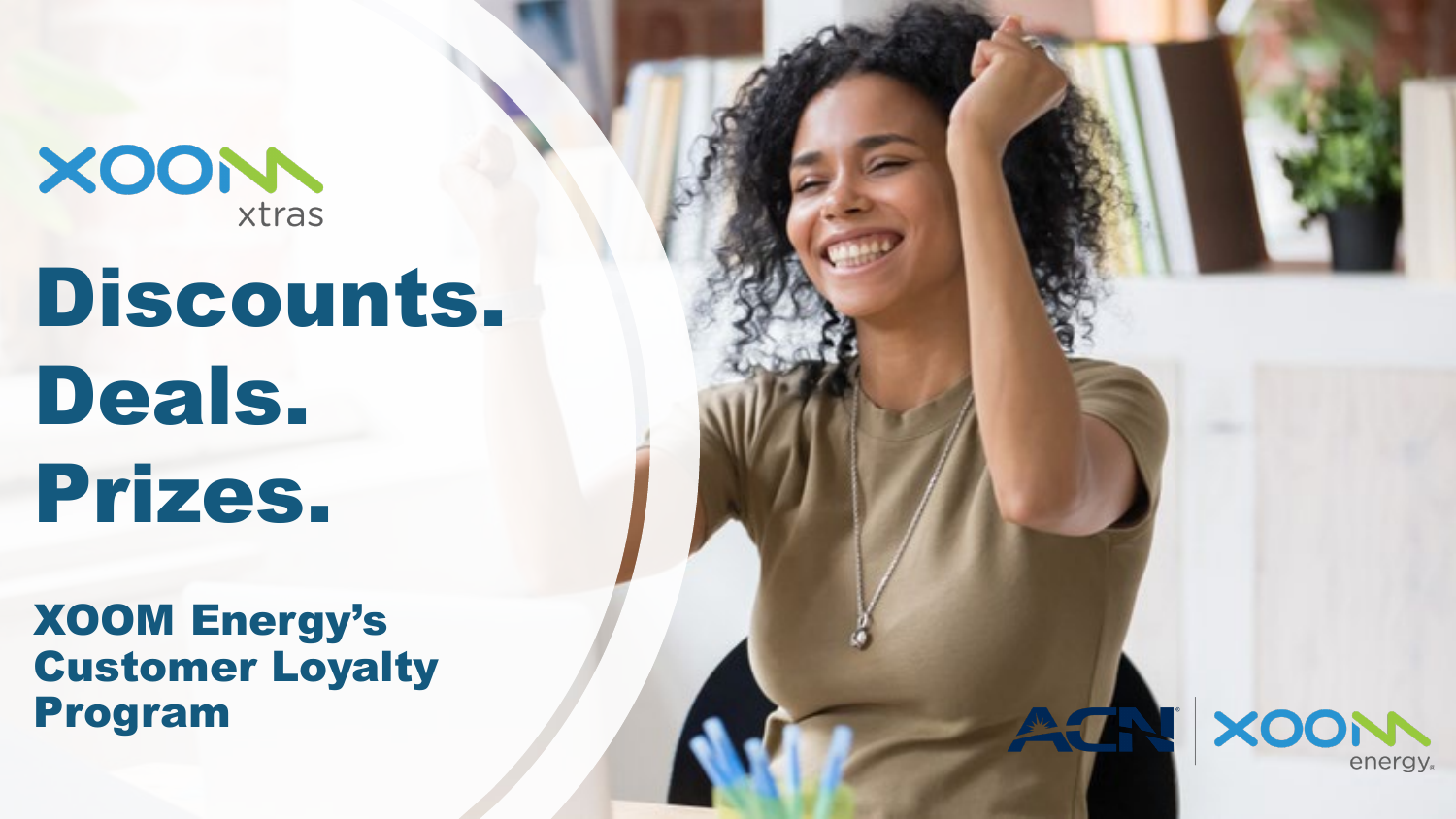

## What is XOOM Xtras?

XOOM Energy's interactive rewards program where you can earn points and win prizes for managing your account, learning about energy saving tips and engaging with us on social media all while having fun and playing games

XOOM Xtras is fast, fun and free. It only takes a minute to register and once you do, you'll have access to valuable discounts from local and national retailers. From movie theaters and restaurants to hotels, theme parks and more, XOOM Xtras helps you save on a wide variety of purchases.

All active residential XOOM Energy customers are eligible to participate in the XOOM Xtras loyalty program. If you are not already enrolled, you can start getting rewarded today by visiting **xoomxtras.com**.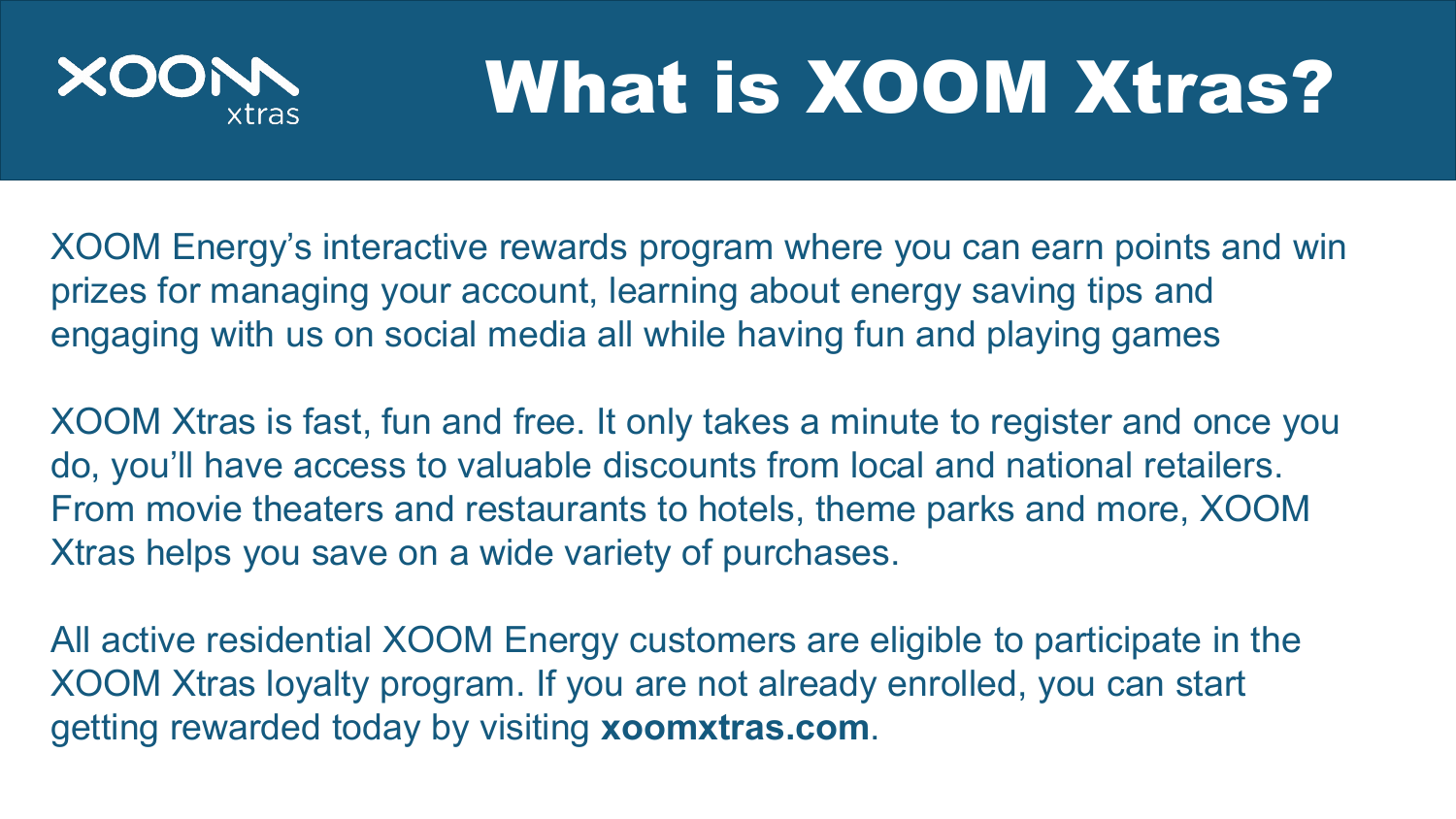

## How It Works

**XOOM Xtras members can earn Koiyn (points) daily and monthly that can redeem for gift cards, merchandise, savings programs, donations for social good and much more!** 

### Monthly Rewards

| $+500$ | <b>Earn 500 Koiyn every month just for being a XOOM Energy customer.</b>        |
|--------|---------------------------------------------------------------------------------|
| $+500$ | <b>Earn 500 Koiyn when you renew your XOOM Energy plan.</b>                     |
| $+250$ | Earn 250 Koiyn every month when you use Auto Bill Pay to pay your energy bill.* |
| $+125$ | Earn 125 Koiyn every month when you submit a testimonial                        |

### Daily Rewards

| $+500$ | Earn 125 Koiyn every day when you read the "energy tip of the day." |
|--------|---------------------------------------------------------------------|
| $+500$ | Earn 50 Koiyn once per day when you vote in the daily poll          |
| $+250$ | <b>Earn Koiyn daily when play the Concentration game.</b>           |

\*Available only to customers in California (SDG&E and SoCal Gas markets), Georgia and Texas.